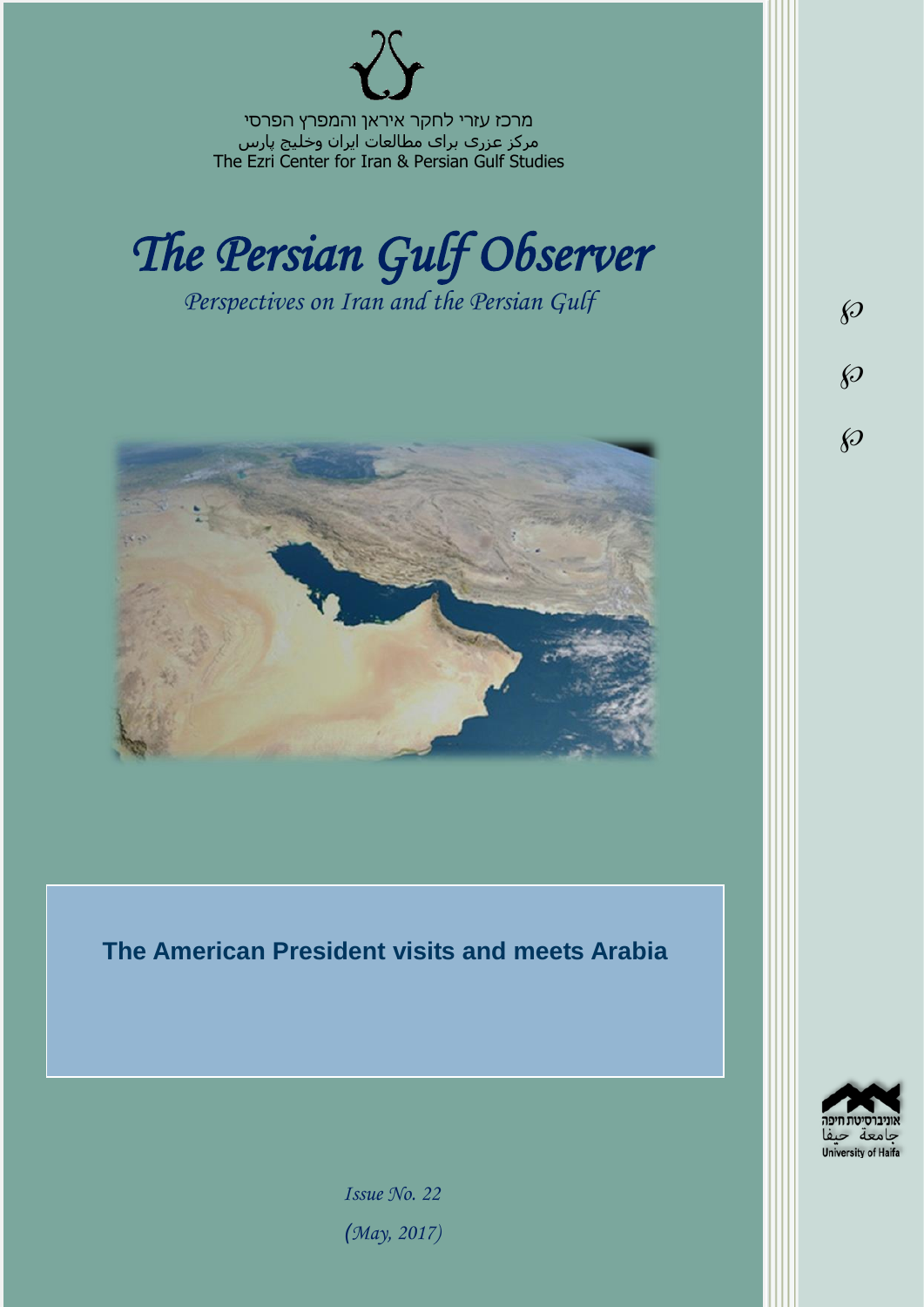The Ezri Center for Iran & Persian Gulf Studies at the University of Haifa is happy to launch *The* Persian Gulf Observer: Perspectives on Iran and the Persian Gulf. The Persian Gulf Observer will be published periodically, expressing the views and analysis of the Ezri center's researchers on various issues concerning the Persian Gulf region and the countries which lay by its shores. Attached please find the 23rd issue written by Dr. Glen Segell on "The American President visits and meets Arabia"

You are most welcome to follow the Ezri Center's twits at: <https://twitter.com/EzriCenter> , be our friend on Facebook: [https://www.facebook.com/pages/The-Ezri-Center-for-Iran-and-](https://www.facebook.com/pages/The-Ezri-Center-for-Iran-and-Persian-Gulf-Studies/141080069242626)[Persian-Gulf-Studies/141080069242626](https://www.facebook.com/pages/The-Ezri-Center-for-Iran-and-Persian-Gulf-Studies/141080069242626)

Watch and listen to conferences and lecturers in the Center's YouTube channel:

<https://www.youtube.com/channel/UCZdzvlhv7a8nxLjYZdaz68Q>

and visit our site:<http://gulfc.haifa.ac.il/>

You are also cordially invited to visit our site in Persian [www.TeHTel.com,](http://www.tehtel.com/) where you could find interesting material on various aspects of the life in Israel.

## DOG DOG DOG DOG DOG DOG DOG

מרכז עזרי לחקר איראן והמפרץ הפרסי באוניברסיטת חיפה שמח להשיק את :The Persian Gulf Observer

Perspectives on Iran and the Persian Gulf , בו יוצגו מאמרי דעה שיופצו בתדירות תקופתית, פרי- עטם של חוקרי המרכז על מגוון נושאים מאזור המפרץ הפרסי והמדינות השוכנות לחופיה.

להלן הגיליון ה- 23 ובו מאמר מאת ד"ר גלן סגל בנושא The American President visits and meets Arabia

אנו מזמינים אתכם לעקוב אחרי ציוצי המרכז בכתובת: [EzriCenter/com.twitter://https](https://twitter.com/EzriCenter) ,

[https://www.facebook.com/pages/The-Ezri-Center-for-Iran-and-](https://www.facebook.com/pages/The-Ezri-Center-for-Iran-and-Persian-Gulf-Studies/141080069242626):כהיות חברים שלנו בפייסבוק

[Persian-Gulf-Studies/141080069242626](https://www.facebook.com/pages/The-Ezri-Center-for-Iran-and-Persian-Gulf-Studies/141080069242626)

לצפות ולהאזין לכנסים והרצאות בערוץ היו-טיוב של המרכז:

<https://www.youtube.com/channel/UCZdzvlhv7a8nxLjYZdaz68Q>

<http://gulfc.haifa.ac.il/> ולבקר אותנו באתר הבית

דוברי ויודעי הפרסית שביניכם מוזמנים לבקר באתר שלנו בשפה הפרסית [com.TeHTel.www](http://www.tehtel.com/) בו ניתן למצוא חומרים מעניינים על היבטים שונים של החיים בישראל.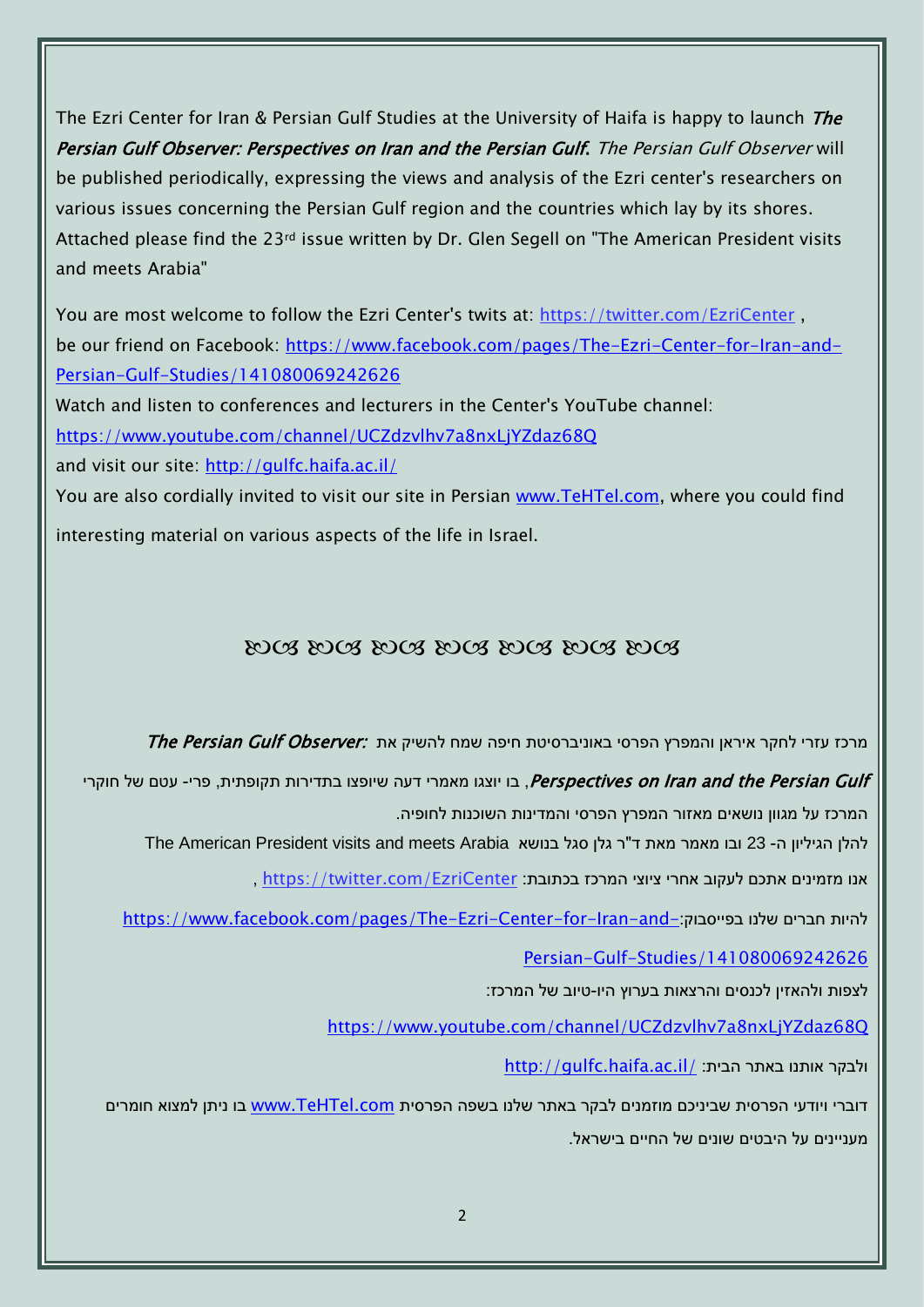## **The American President visits and meets Arabia By: Dr. Glen Segell**

President Trump in his first 100 days of office showed that the United States and his Presidency intend to have influence on foreign affairs from the White House. There was and will be symbolism and action. From the onset, there were frequent visits from foreign leaders. However welcoming others is not the same as visiting others.

So, this week President Donald Trump left his country for the first time after entering office as President of the United States of America. It was not to his neighbors Canada and Mexico; the first stops were not to his alliance partners in NATO or to major trading partners in Europe and the Far East.

The first stops were countries that host the three major Abrahamic (belief in one G-d) religions. Judaism (Israel), Christianity (Vatican) and Islam (Saudi Arabia). The intent of the visits show the strong beliefs of the President seen in his election campaign, the diverse religions in his family, and his intended foreign policy agenda

The visits to the Abrahamic religion countries starting with Saudi Arabia (May 20) highlight his close contacts with King Salman bin Abd Al-Aziz of Saudi Arabia, Israeli President Reuven Rivlin and Prime Minister Benjamin Netanyahu and President Mahmoud Abbas of the Palestinian Authority who all extended invites to Trump. Trump will also meet with Pope Francis at the Vatican to boost his domestic Christian support base. Only after these and not before will he attend a NATO meeting in Brussels on May 25 and a G7 meeting in Italy on May 26.

The first stop was to Saudi Arabia that is the custodian of the two holiest sites in Sunni Islam (Mecca and Medina). In addition to the large business deals cut and signed Trump went there in the hope of constructing a new foundation of cooperation and support with Muslim states aimed at combatting extremism, terrorism and violence both to fight ISIS and to further isolate Iran. During his visit, he made no mention of 9/11 or "Who blew up the World Trade Center – it was the Saudi", human rights or democracy, but did condemn the oppression of women.

His message was clear after cutting deals of weapons of \$110 billion aimed at providing Saudi Arabia with the full spectrum of capabilities and in supporting tens of thousands of jobs in the US defense industries. In his message Trump blamed Iran, Saudi Arabia's rival in the region, for instability.

The weapons deal is directly aimed at Iran, as well as Sunni extremism such as ISIS and al-Qaeda and in combatting radicalism. Saudi Arabia is involved directly against Shia radicalism in Yemen and in Syria. In the larger picture the weapons are also aimed at Iranian activities in the region that include the arming and training of Shia militias in Iraq, the influence that Teheran exerts over the Iraqi government in Baghdad, the expansion of Hezbollah's activities outside of Lebanon, and Iranian support of Houthi rebels in Yemen.

Trump's visit to Saudi Arabia was not just to meet the Saudi King because he also convened leaders from 55 Muslim-majority countries to match them with Trump's objectives. Trump's message to them was clear "Drive out the terrorists"; that means striving to achieve Trump's "America First" motto as being compatible with American leadership in the world.

In addressing the summit of the leaders from 55 Muslim-majority countries Trump was also given the opportunity to placate Muslims about his ban of Muslims entering the United States. He refrained from using his usual inflammatory language that usually includes "I think Islam hates us".